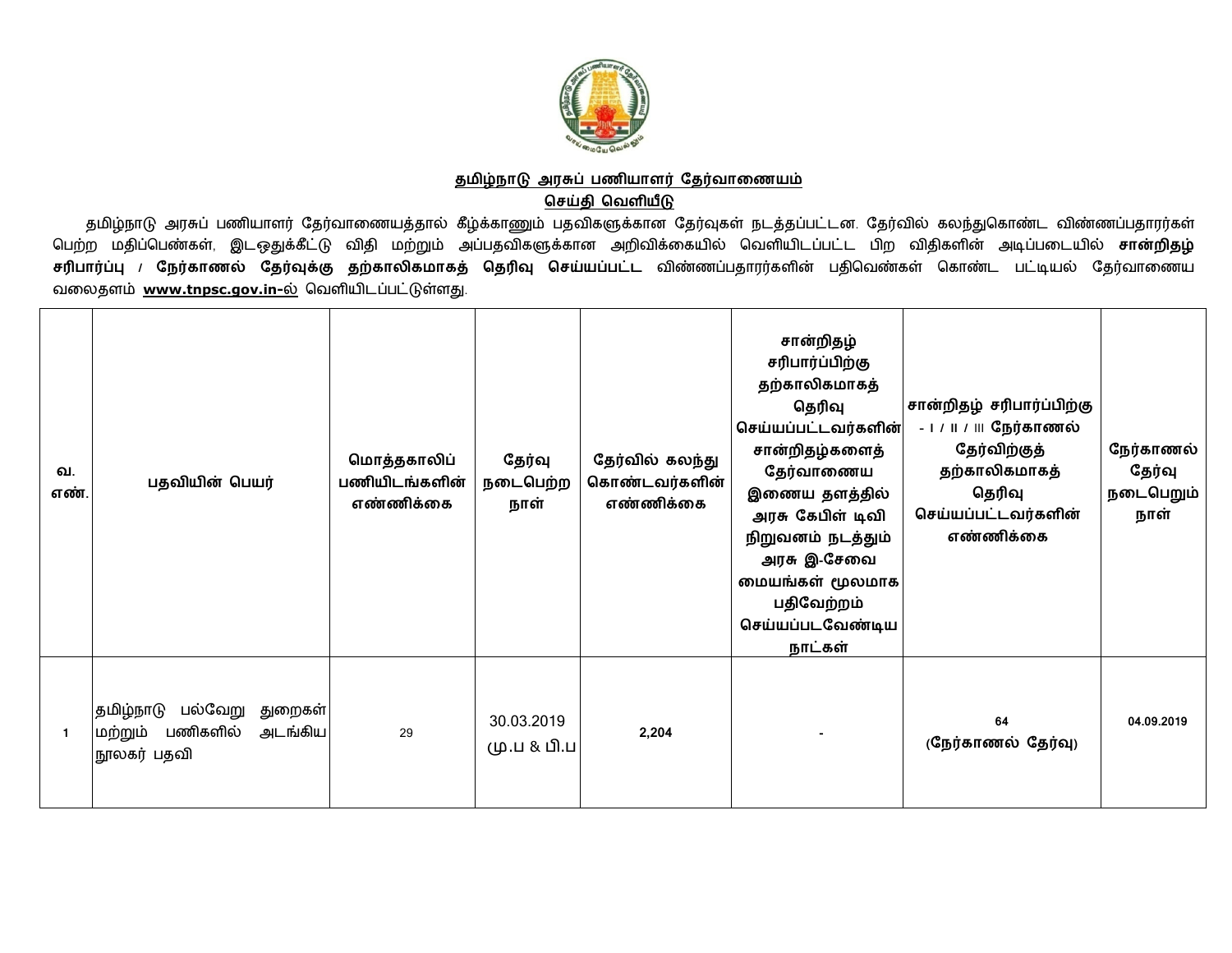| 2. | ஆண்டுக்கான<br>ஆம்<br>2018-2019<br>நிலவியல் மற்றும்<br>தமிழ் நாடு<br>துறைக்கான<br>சுரங்க<br>உதவி<br>நிலவியலாளர் பதவி<br>மற்றும்<br>2012 - 2019 ஆம் ஆண்டுக்கான<br>தமிழ் நாடு பொறியியல் சார்<br>நிலை பணிக்கு<br>பொதுத்துறைக்கான<br>புவியியலாளர் பதவி | 16<br>$(11+5)$          | 05.05.2019<br>மு.ப & பி.ப | 516   | 29.08.2019 முதல்<br>06.09.2019 வரை | 5<br>(சான்றிதழ் சரிபார்ப்பு-III)   |  |
|----|---------------------------------------------------------------------------------------------------------------------------------------------------------------------------------------------------------------------------------------------------|-------------------------|---------------------------|-------|------------------------------------|------------------------------------|--|
| 3. | சார்நிலை<br>பொது<br>தமிழ்நாடு<br>பணிக்கான<br>பின்னடைவு<br>பணியிடங்களுக்கு)<br>அருங்காட்சியகத்துறைக்கு,<br>காப்பாட்சியர் பதவி                                                                                                                      | $\overline{\mathbf{4}}$ | 25.05.2019<br>மு.ப & பி.ப | 594   | 29.08.2019 முதல்<br>06.09.2019 வரை | 05<br>(சான்றிதழ் சரிபார்ப்பு - 11) |  |
| 4. | 2017 - 2019 ஆம் ஆண்டுக்கான<br>தமிழ்நாடு மருத்துவ<br>பணி<br>மற்றும் மருத்துவ சார்நிலை<br>பணிகளுக்கு<br>மருத்துவ<br>ஆய்வாளர் மற்றும் இளநிலை<br>பகுப்பாய்வாளர் பதவிகள்                                                                               | 49                      | 23.06.2019<br>மு.ப & பி.ப | 4,308 | 29.08.2019 முதல்<br>06.09.2019 வரை | 108<br>(சான்றிதழ் சரிபார்ப்பு - டு |  |
| 5  | 2012-2013<br>2016-2017<br>ஆம்<br>ஆண்டுக்கான<br>தமிழ்நாடு<br>கால்நடை<br>பாராமரிப்புக்கான<br>ஆராய்ச்சி உதவியாளர் பதவி                                                                                                                               | 26                      | 30.06.2019<br>மு.ப & பி.ப | 73    | 29.08.2019 முதல்<br>06.09.2019 வரை | 52<br>(சான்றிதழ் சரிபார்ப்பு - ۱)  |  |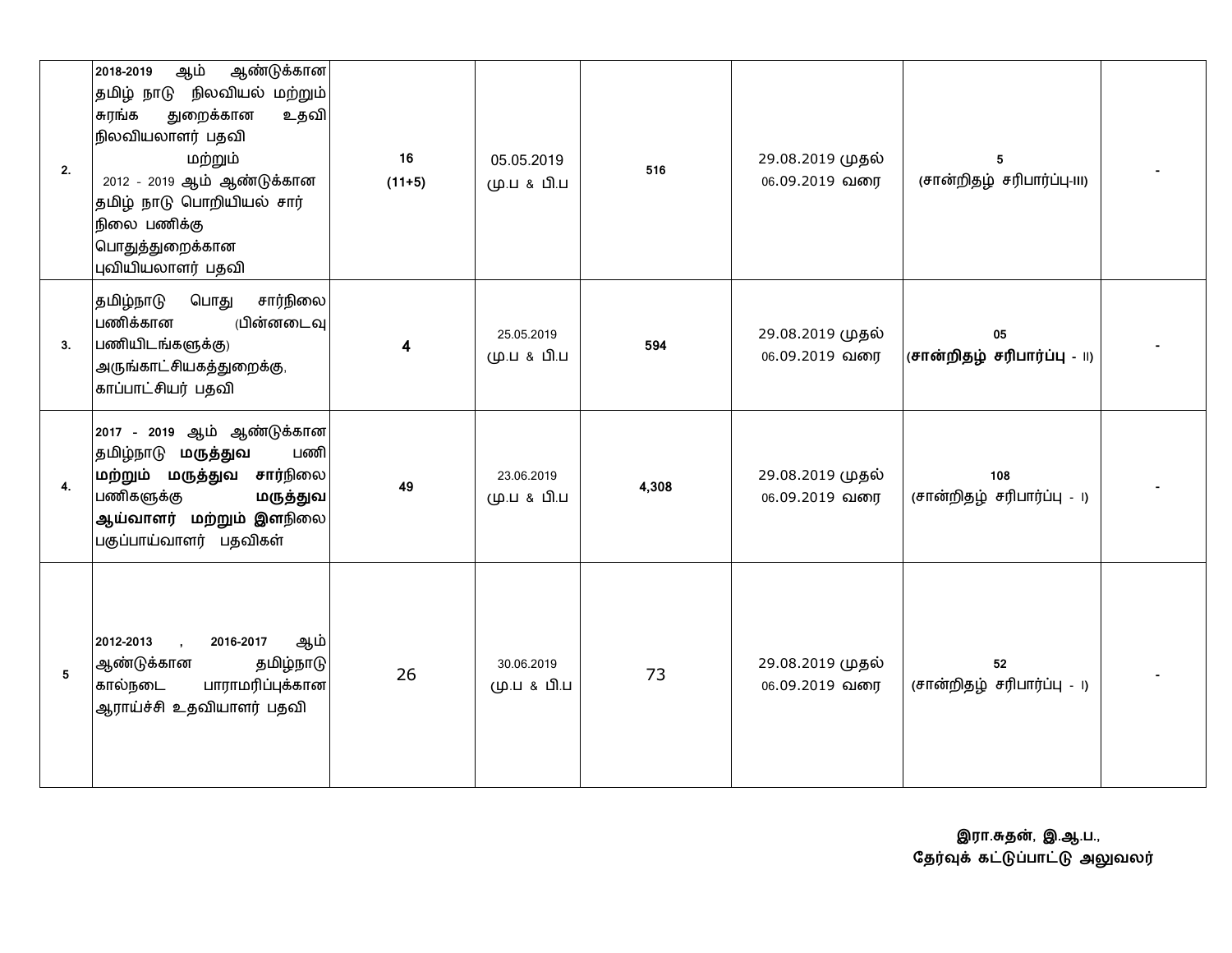

## **TAMIL NADU PUBLIC SERVICE COMMISSIONPRESS RELEASE**

The Written Examination for the following posts have been conducted by the Tamil Nadu Public Service Commission. Based on the marks obtained in Written Examination, following the rule of reservation of appointments and as per the other conditions stipulated in Notifications, lists of register numbers of candidates who have been admitted provisionally to **Certificate Verification / Oral Test** are hosted at the Commission's Website **"www.tnpsc.gov.in"**.

| SI.<br>No.     | <b>Name of the Post</b>                                                                                                                                                                                                                                                                                                         | No. of<br><b>Vacancies</b> | Date of<br><b>Examination</b>      | No. of<br><b>Candidates</b><br>appeared in<br>the Written<br><b>Examination</b> | Date of<br>uploading of<br>documents<br>for<br><b>Certificate</b><br><b>Verification</b><br>in the<br>e-seva<br>centres | No. of<br>candidates<br>now<br>provisionally<br>admitted<br>to Certificate<br><b>Verification-</b><br>I / II / III /<br><b>Oral Test</b> | Date of Ora<br><b>Test</b> |
|----------------|---------------------------------------------------------------------------------------------------------------------------------------------------------------------------------------------------------------------------------------------------------------------------------------------------------------------------------|----------------------------|------------------------------------|---------------------------------------------------------------------------------|-------------------------------------------------------------------------------------------------------------------------|------------------------------------------------------------------------------------------------------------------------------------------|----------------------------|
| $\mathbf{1}$ . | Post of Librarian Grade-I, Librarian<br>in Agriculture, Film Librarian and<br>Librarian Information and Assistant<br>(Grade - I & II), Librarian in<br>Legislative Assembly in various<br>departments                                                                                                                           | 29                         | 30.03.2019<br>FN & AN              | 2,204                                                                           |                                                                                                                         | 64<br>(Oral Test)                                                                                                                        | 04.09.2019                 |
| 2.             | Assistant<br>Geologist<br>in<br>Post<br>0f<br>Department of Geology and Mining<br>included in the Tamil Nadu Geology<br>and Mining Subordinate Service 2018-<br>2019<br><b>AND</b><br>Post of Assistant Geochemist in Public<br>Department included in the<br>works<br>Tamil Nadu Engineering Subordinate<br>Service, 2012-2019 | 16<br>$(11+5)$             | 05.05.2019<br><b>F.N &amp; A.N</b> | 516                                                                             | 29.08.2019<br>to<br>06.09.2019                                                                                          | 5<br>$(C V-III)$                                                                                                                         |                            |